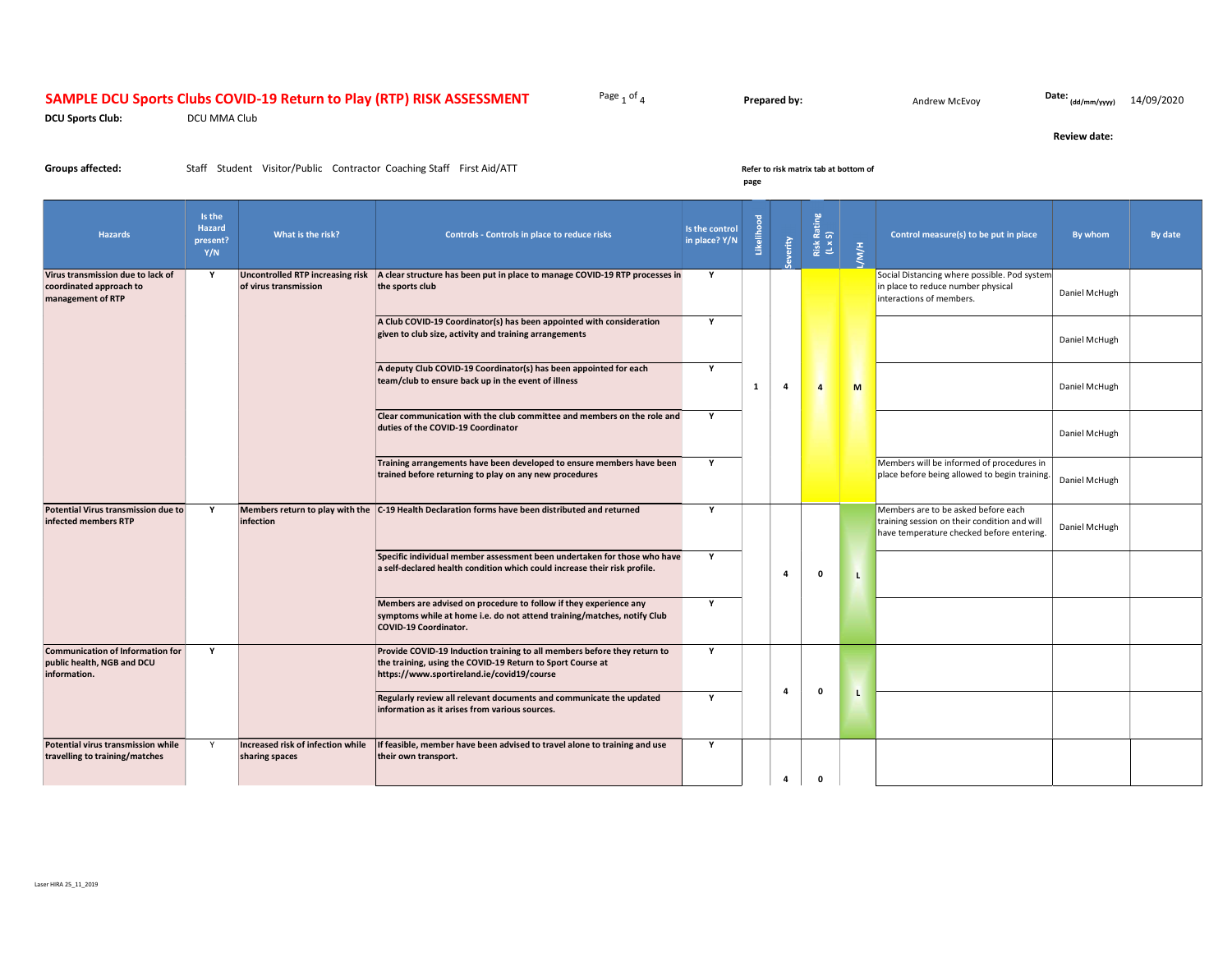# SAMPLE DCU Sports Clubs COVID-19 Return to Play (RTP) RISK ASSESSMENT Page 2 of 4

**Prepared by:** Andrew McEvoy

Date: (dd/mm/yyyy) 14/09/2020

DCU Sports Club: DCU MMA Club

Review date:

|  | Refer to risk matrix tab at bottom of |      | Staff Student Visitor/Public Contractor Coaching Staff First Aid/ATT | <b>Groups affected:</b> |  |  |  |
|--|---------------------------------------|------|----------------------------------------------------------------------|-------------------------|--|--|--|
|  |                                       | page |                                                                      |                         |  |  |  |
|  |                                       |      | Members should arrive at training and matches ready to play          |                         |  |  |  |
|  |                                       |      |                                                                      |                         |  |  |  |
|  |                                       |      |                                                                      |                         |  |  |  |
|  |                                       |      |                                                                      |                         |  |  |  |
|  |                                       |      |                                                                      |                         |  |  |  |
|  |                                       |      |                                                                      |                         |  |  |  |
|  |                                       |      |                                                                      |                         |  |  |  |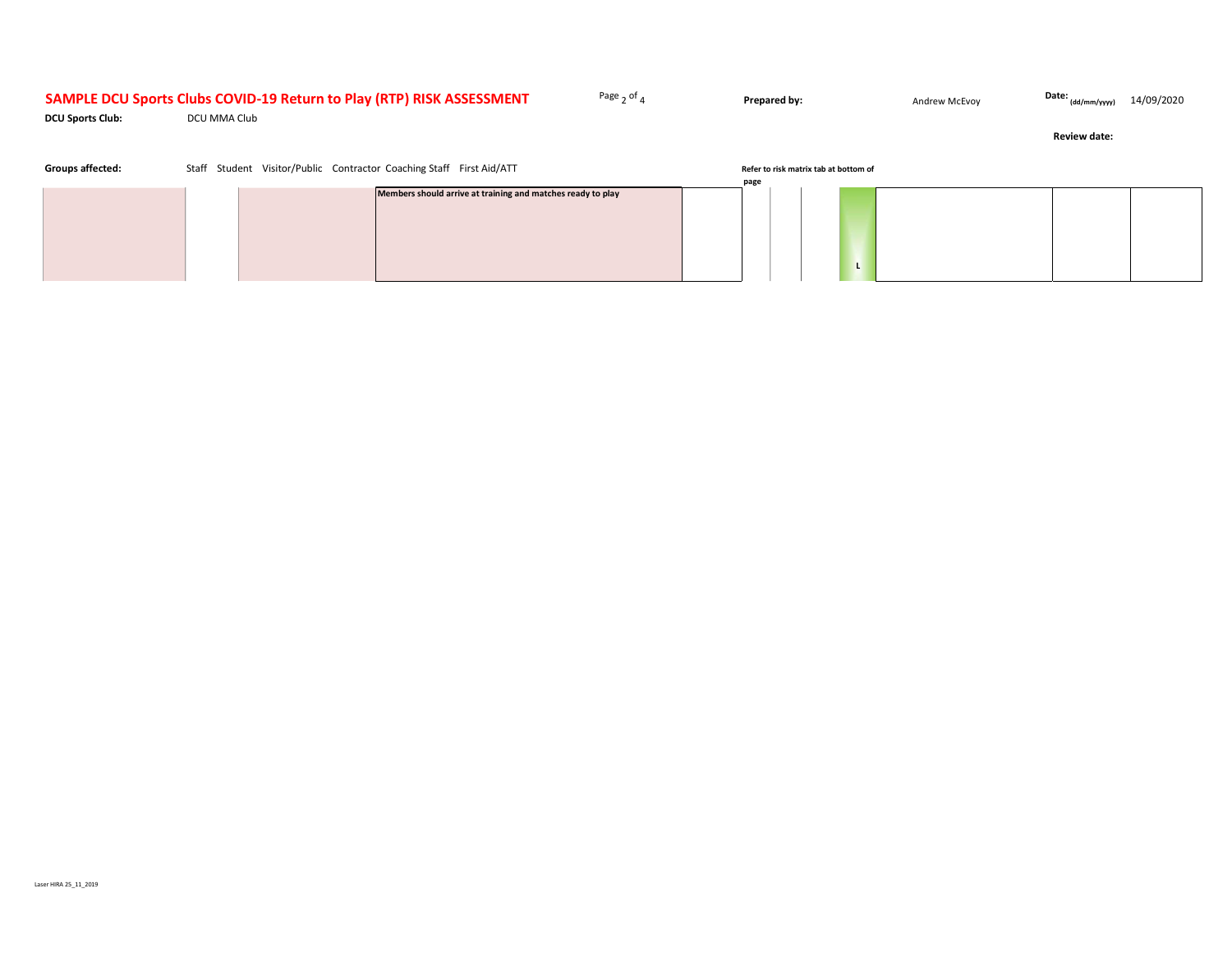| <b>Hazards</b>                                                                                           | Is the<br>Hazard<br>present?<br>Y/N | What is the risk?                                                                                   | Controls - Controls in place to reduce risks                                                                                                                                                                                              | Is the control<br>in place? Y/N                                                                                                                                        | likelih | verity                  | Risk Rating<br>(L x S)        | <b>H/M/H</b>                                                                                                | Control measure(s) to be put in place                                     | By whom             | By date |  |  |  |  |  |
|----------------------------------------------------------------------------------------------------------|-------------------------------------|-----------------------------------------------------------------------------------------------------|-------------------------------------------------------------------------------------------------------------------------------------------------------------------------------------------------------------------------------------------|------------------------------------------------------------------------------------------------------------------------------------------------------------------------|---------|-------------------------|-------------------------------|-------------------------------------------------------------------------------------------------------------|---------------------------------------------------------------------------|---------------------|---------|--|--|--|--|--|
|                                                                                                          | DCU MMA<br>Staff Stuc               |                                                                                                     | Members using public transport should comply with guidelines on safe use<br>and where feasible consider using alternatives e.g. cycling, walking to work<br>etc. Use of face coverings is advised when using pubic transport.             | Y                                                                                                                                                                      |         |                         | Refer to risk matrix tab at l |                                                                                                             |                                                                           | <b>Review date:</b> |         |  |  |  |  |  |
| <b>Lack of adequate Physical</b><br><b>Distancing causing virus</b><br>transmission between participants | v.                                  | Transmission of virus causing ill<br>health                                                         | Limit the number of players at training sessions as per NGB guidelines                                                                                                                                                                    | Y                                                                                                                                                                      | page    |                         |                               |                                                                                                             | Pod system to be used. Maximum of 6 per<br>pod to comply with guidelines. | Daniel McHugh       |         |  |  |  |  |  |
|                                                                                                          |                                     |                                                                                                     | Spectators are not permitted to watch training                                                                                                                                                                                            | Y                                                                                                                                                                      |         |                         |                               |                                                                                                             |                                                                           |                     |         |  |  |  |  |  |
|                                                                                                          |                                     |                                                                                                     | Individuals administering first aid must wear PPE and follow strict hygiene<br>protocols.                                                                                                                                                 | Y                                                                                                                                                                      |         | $\overline{4}$          | $\mathbf 0$                   | L                                                                                                           |                                                                           |                     |         |  |  |  |  |  |
|                                                                                                          |                                     |                                                                                                     | Meetings to be done remotely were possible and face to face meetings must<br>adhere to social distancing guidelines.                                                                                                                      | Y                                                                                                                                                                      |         |                         |                               |                                                                                                             | Meetings can be conducted over video<br>call/voice call.                  |                     |         |  |  |  |  |  |
| <b>Balls and Sports Equipment</b>                                                                        | Y                                   | Increased risk of infection while<br>using balls and sports equipment                               | Limit the number of persons using the same equipment                                                                                                                                                                                      | Y                                                                                                                                                                      |         |                         | $\pmb{0}$                     |                                                                                                             | Safety mats to be used.                                                   |                     |         |  |  |  |  |  |
|                                                                                                          |                                     |                                                                                                     | Develop cleaning and sanitation procedures and clean equipment before<br>and after each use.                                                                                                                                              | $\mathbf{Y}$                                                                                                                                                           |         | $\overline{\mathbf{a}}$ |                               | L.                                                                                                          | Mats to be cleaned before and after each<br>use.                          |                     |         |  |  |  |  |  |
| <b>Psychological well being</b>                                                                          |                                     | <b>Health and well-being of</b><br>circumstances                                                    | Regular communication is in place (individual and group) to ensure<br>members is impacted by changed members are kept informed about policies and procedures for returning to<br>play safely and how to raise any concerns they may have. | Y                                                                                                                                                                      |         |                         |                               |                                                                                                             |                                                                           |                     |         |  |  |  |  |  |
|                                                                                                          |                                     |                                                                                                     |                                                                                                                                                                                                                                           |                                                                                                                                                                        |         |                         |                               | CLC to hold regular informal discussions with the clubs and and look at ways<br>to reduce causes of stress. | N                                                                         |                     |         |  |  |  |  |  |
|                                                                                                          |                                     |                                                                                                     |                                                                                                                                                                                                                                           | Members who are in vulnerable groups themselves or caring for others are<br>encouraged to contact the club committee/Coach/CLC/Staff to discuss their<br>support needs | N       |                         | $\overline{\mathbf{a}}$       | $\pmb{\mathsf{o}}$                                                                                          | L                                                                         |                     |         |  |  |  |  |  |
|                                                                                                          |                                     |                                                                                                     | Members are made aware of supportive mechanisms available to them (e.g.<br>counselling, health promotion campaigns, Medical Centre, etc.)                                                                                                 | Y                                                                                                                                                                      |         |                         |                               |                                                                                                             |                                                                           |                     |         |  |  |  |  |  |
| Emergency response - fire alarm<br>activation                                                            | Y                                   | Social distancing not applied<br>during emergency situations<br>increasing risk of overlap of staff | The Evacuation response plan has been reviewed and communicated - what<br>to do in the event of a fire alarm activation in order to a maintain social<br>distancing                                                                       | Y                                                                                                                                                                      |         |                         |                               |                                                                                                             |                                                                           |                     |         |  |  |  |  |  |
|                                                                                                          |                                     | and community transmission                                                                          |                                                                                                                                                                                                                                           |                                                                                                                                                                        |         | 4                       | $\mathbf 0$                   | $\mathbf{L}$                                                                                                |                                                                           |                     |         |  |  |  |  |  |

| <b>Hazards</b> | Is the<br>Hazard<br>present?<br>Y/N | What is the risk?<br>and community transmission | Controls - Controls in place to reduce risks | Is the control<br>in place? Y/N | - - | ம<br>- 15 -<br>$\frac{1}{2}$ $\times$<br>\# = } | Control measure(s) to be put in place | By whom | By date |
|----------------|-------------------------------------|-------------------------------------------------|----------------------------------------------|---------------------------------|-----|-------------------------------------------------|---------------------------------------|---------|---------|
|                |                                     |                                                 |                                              |                                 |     |                                                 |                                       |         |         |